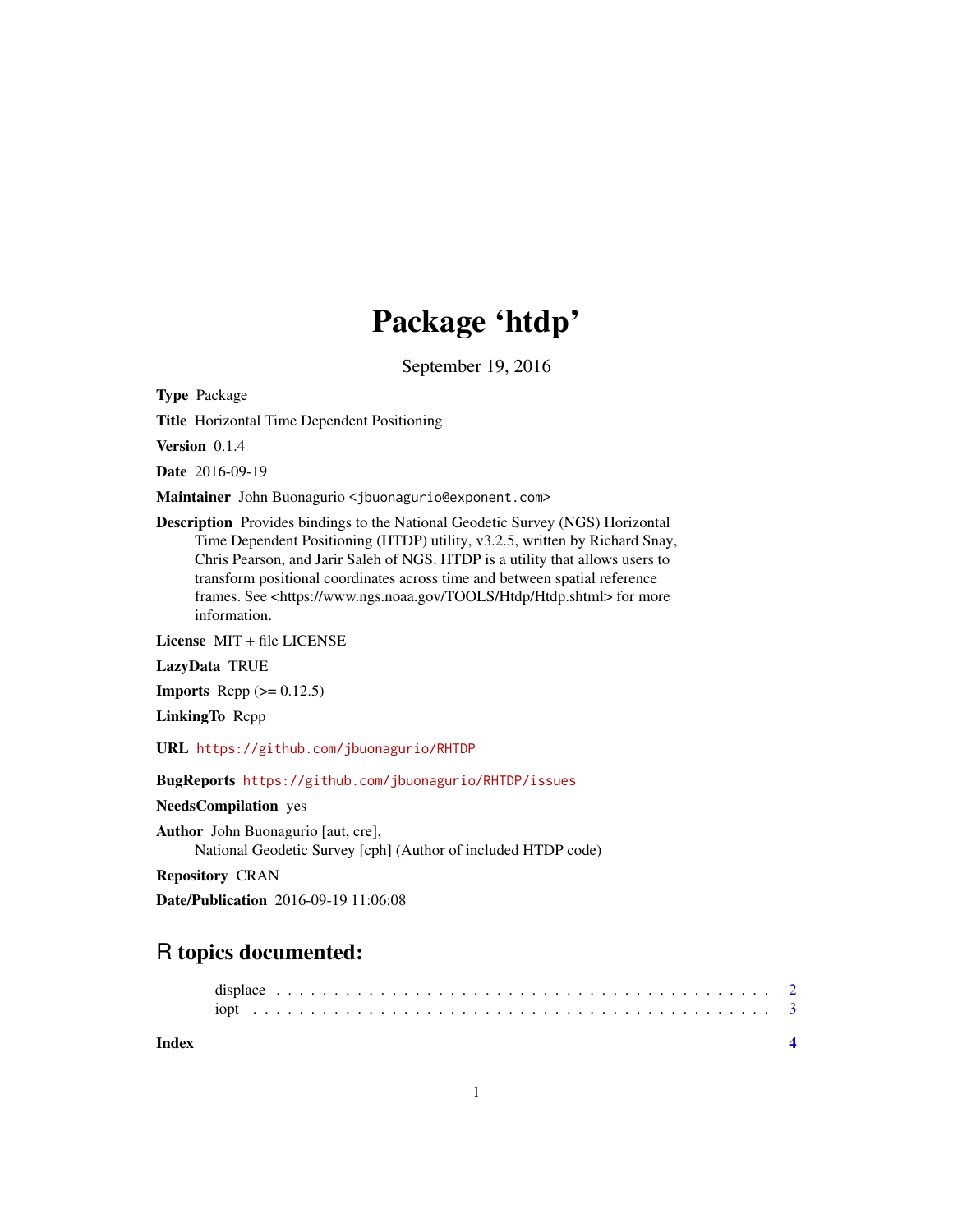<span id="page-1-1"></span><span id="page-1-0"></span>

#### Description

Returns an R data. frame containing the crustal displacement in meters and velocity in mm/yr at a specified location from time t1 to time t2. The estimated displacement equals the velocity at this location multiplied by the time difference (t2 - t1) plus all coseismic and postseismic motion that has occurred between these two times.

#### Usage

displace(xy, t0, t1, iopt)

#### Arguments

| XV             | A matrix of longitude and latitude coordinates in decimal degrees                                         |
|----------------|-----------------------------------------------------------------------------------------------------------|
| t0             | The starting date                                                                                         |
| t <sub>1</sub> | The ending date                                                                                           |
| iopt           | The key identifying the reference frame for the input values. See jopt for a list<br>of supported values. |

#### Value

A data.frame with 6 columns:

| de | Eastward displacement (meters)  |
|----|---------------------------------|
| dn | Northward displacement (meters) |
| du | Upward displacement (meters)    |
| ve | Eastward velocity (mm/yr)       |
| vn | Northward velocity (mm/yr)      |
| vu | Upward velocity (mm/yr)         |

#### See Also

[iopt](#page-2-1)

#### Examples

```
beta <- matrix(data=c(-121.7722, 36.6698), nrow=1)
t0 <- as.Date("1989-10-16")
t1 <- as.Date("1989-10-18")
displace(beta, t0, t1, 1)
```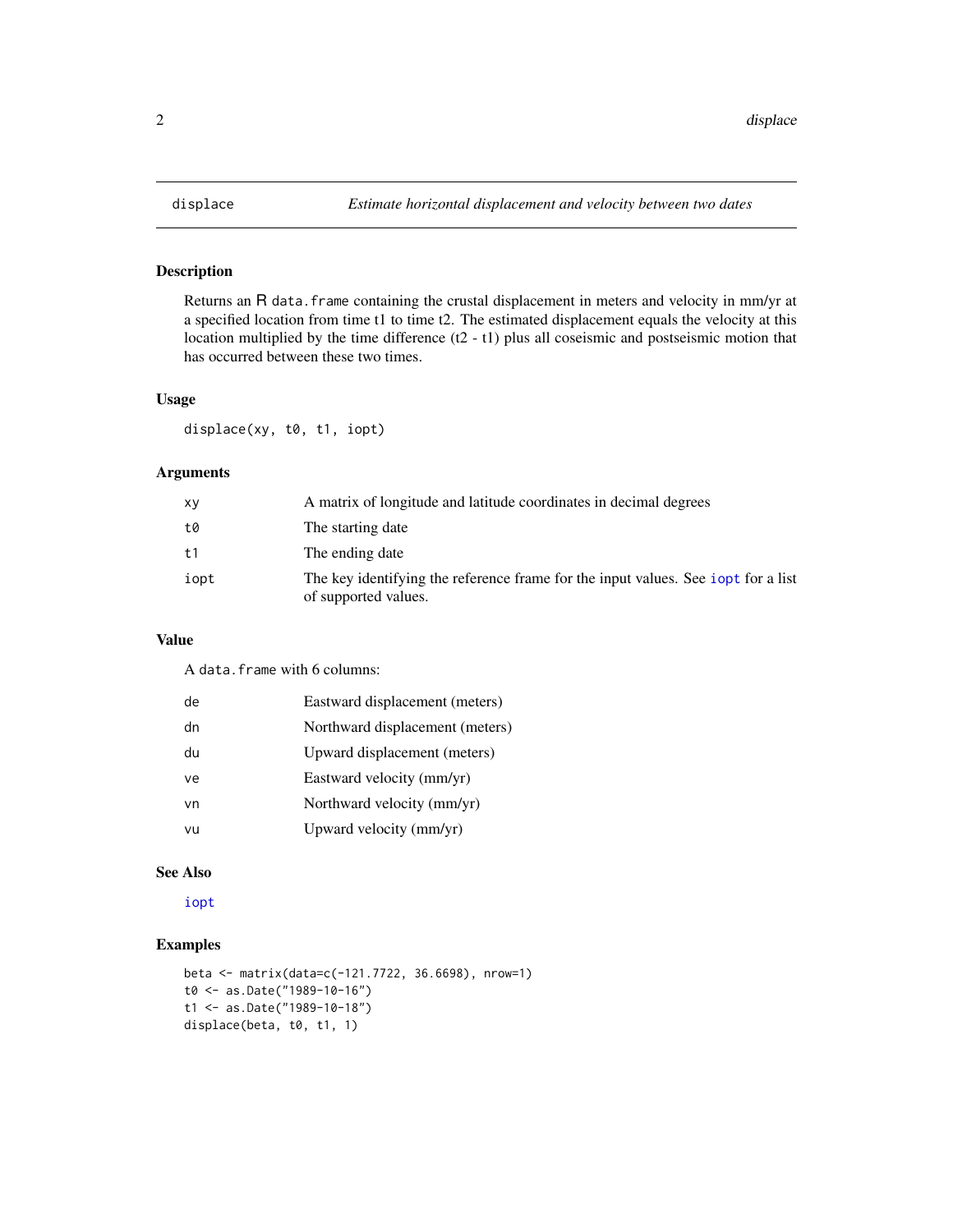#### <span id="page-2-1"></span><span id="page-2-0"></span>Description

Returns an R data.frame containing a list of reference frames recognized by HTDP. See Table 4 in the HTDP User's Guide for more information.

#### Usage

iopt()

#### Value

A data.frame with 2 columns:

| kev   | The number that the HTDP software uses to identify a particular reference |
|-------|---------------------------------------------------------------------------|
|       | frame. Some reference frames share the same key.                          |
| value | The description of the reference frame.                                   |

#### See Also

[displace](#page-1-1)